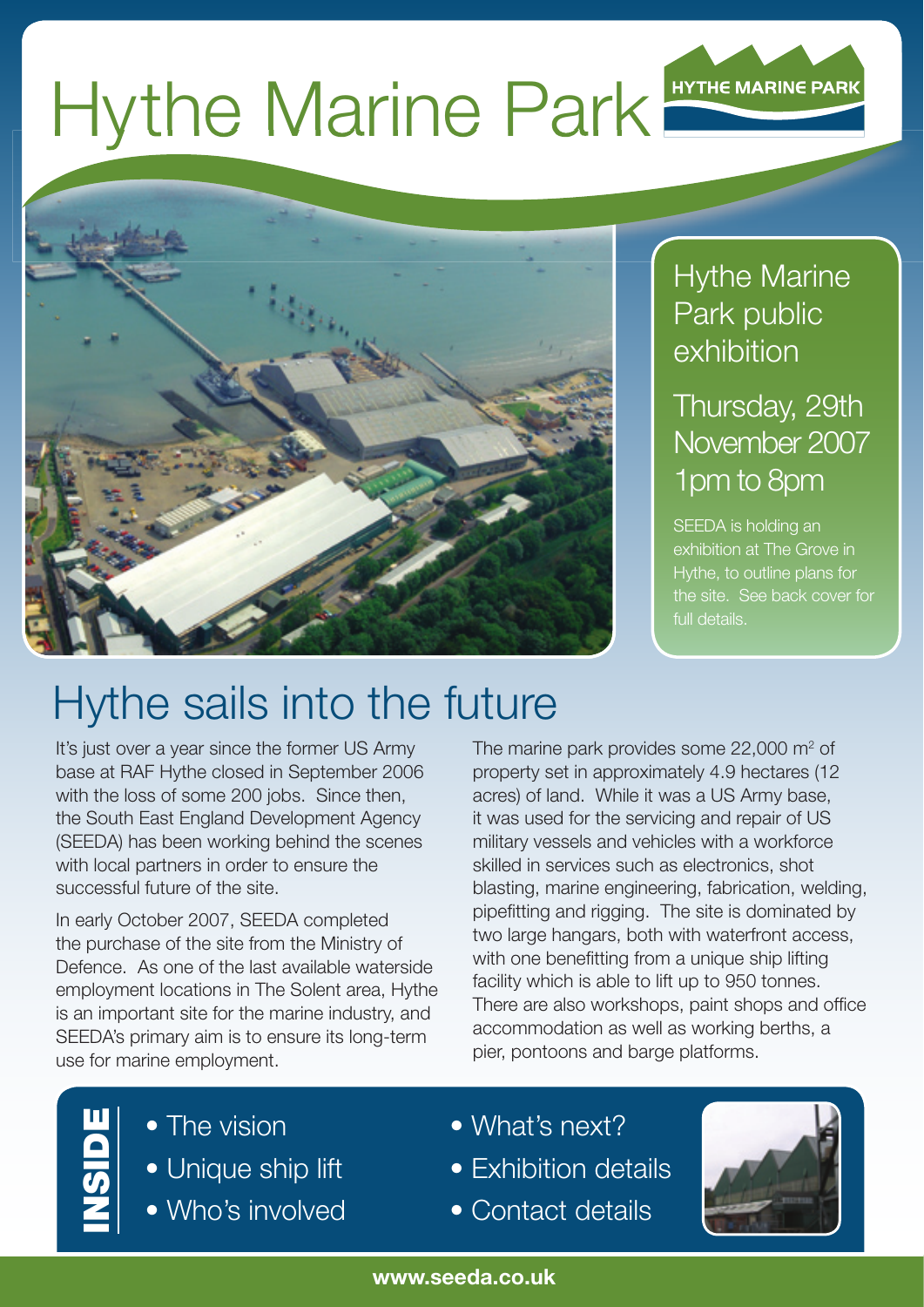

### The vision

SEEDA is going to re-open the site at Hythe as a marine business park and ensure it has a longterm, sustainable future. The Agency intends to bring the facilities of the site back into use for the benefit of the marine industry and will work to transform it from a single-use military facility to a business park for many marine companies.

The site will be adapted, with a new main entrance on Shore Road. New units will be created (subject to planning permission) and the



main hangars will be subdivided. The services and utilities on the site will also be upgraded.

More than 200 skilled staff were formerly employed on site and the aim is to bring at least that number of jobs back to the marine park. SEEDA is encouraging marine companies which can make maximum use of the specialist provisions on the site, such as the water access and berths, to move to the marine park. Such marine companies will bring skilled employment and training opportunities to the area, both for ex-employees of the former RAF Hythe and for new entrants to the industry.

#### What is SEEDA?

SEEDA is one of nine Government funded Regional Development Agencies (RDAs) which have been established throughout England since 1999. SEEDA is responsible for the economic and social development of the South East of England, an area which is the driving force of the UK's economy.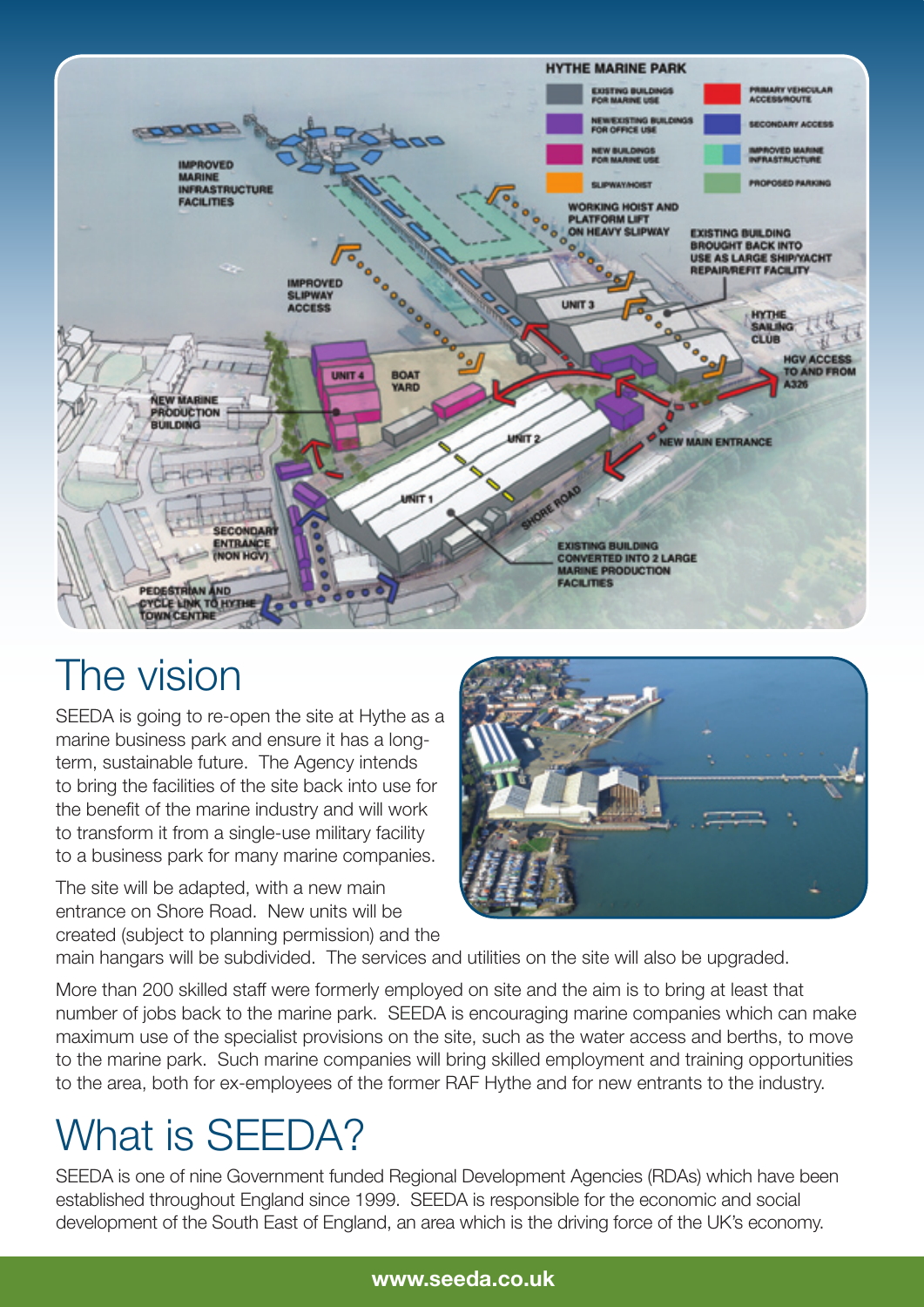

### Unique ship lifting facility

There is a 10,000  $m^2$  hangar on the site which includes a platform lift and heavy slipway. The 950 tonne hoist can move vessels of around 50 metres up the railed slipway and on to the hardstanding. There is also an internal rail system which operates throughout the hangar and allows for dry docking of multiple vessels, protected from the elements.

This hoist is a unique piece of equipment and is likely to be attractive to a variety of ship and yacht repairers. SEEDA is working with Marine South East to bring this facility back into use for the benefit of the wider marine industry. SEEDA intends the slip, associated moorings and workspace, to be made available to hire on a commercial basis, and has commissioned an intensive maintenance programme which, it is expected, will enable the slip to be ready for use in spring 2008.



#### Who's involved

SEEDA is working closely with the New Forest District Council (NFDC), Hampshire County Council, Hythe & Dibden Parish Council, Hythe Air Training Corp (ATC), Defence Estates and Marine South East to create a high quality, marine related employment site.

Marine South East is the regional maritime initiative developed to address the needs of the marine sector in the South East region. Its role is to identify projects of strategic importance to the sector's growth and to work with sector teams and partnerships to support increased economic development of the marine sector in the South East. To find out more about Marine South East, please visit their website: www.marinesoutheast.co.uk

SEEDA is working with the ATC's Hythe Squadron and Defence Estates to relocate the current ATC facility from the Hythe site. The current ATC accommodation is dated and located in the only position available for the new access road. SEEDA will therefore be working closely with the ATC, Defence Estates and NFDC to identify a new site elsewhere in the Parish.